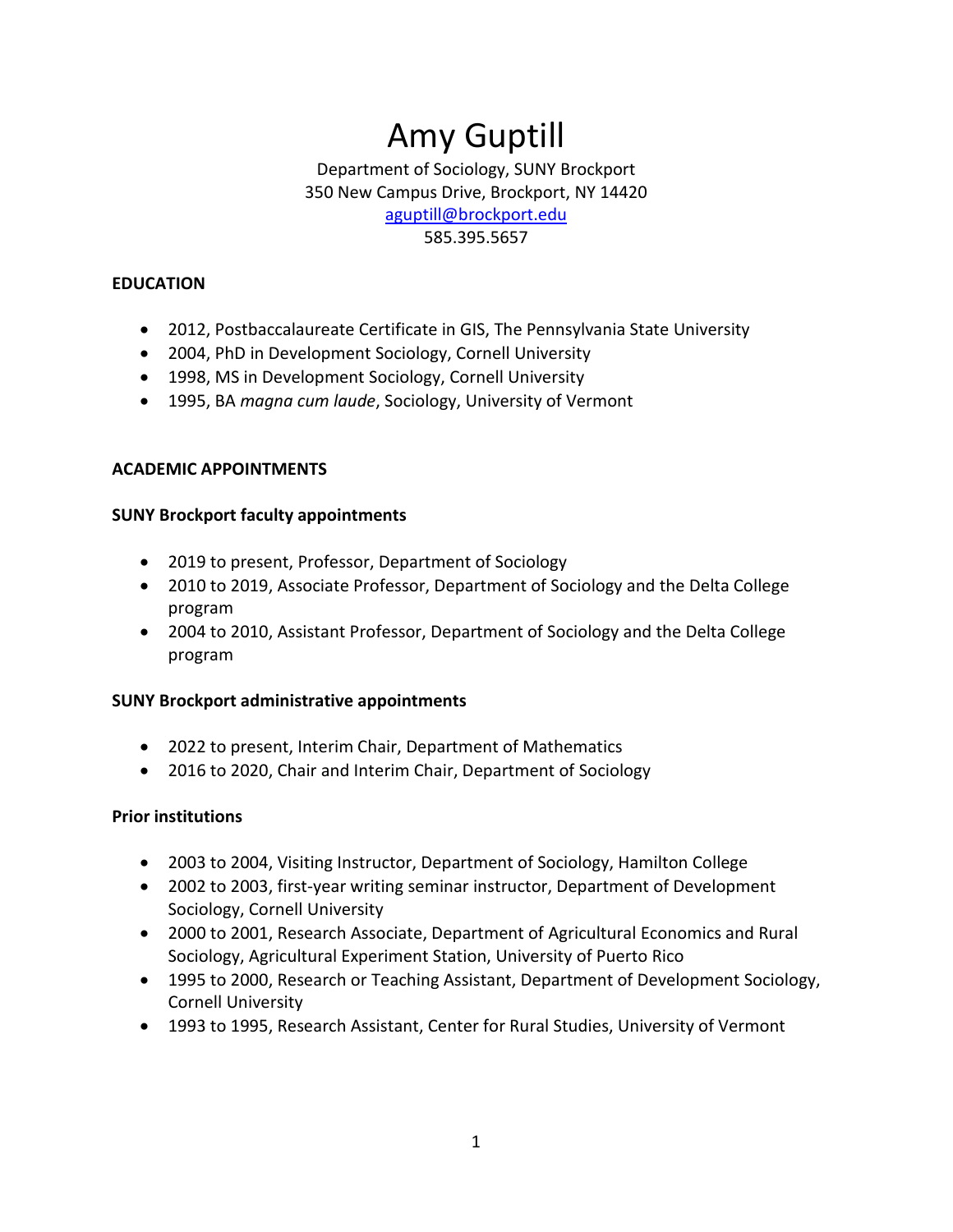#### **SELECTED LEADERSHIP ROLES AND ACCOMPLISHMENTS**

# SELECTED LEADERSHIP ROLES AND ACCOMPLISHMENTS<br>Faculty Co-Chair, reaccreditation by the Middle States Commission on Higher Education, **SUNY Brockport (2019 to 2022)**

 recruitment of participants through design, execution, and submission to the Commission as well as hosting the visiting Evaluation Team. Part of the leadership team that oversaw the reaccreditation self-study from

#### **Chair, Department of Sociology (2016 to 2020)**

 Periodic Program Review leading to a needed curricular revision; led creation of new Oversaw two tenure-track hires, five contingent faculty hires, and one administrative assistant recruitment as well as seven successful personnel actions; led productive Interdisciplinary Minor in Social Research; led development of new mission, goals, student learning outcomes, and summative assessment plan. Organized two successful faculty Chancellor's Awards, the first in the department in 20 years.

### **President-elect, President, and Past-President of the Agriculture, Food, and Human Values Society (2014 to 2016)**

Led the regeneration of the Society's organizational infrastructure (bylaws, incorporation, 501(c)3 status), oversaw all society business and development.

#### **COLLEGE TEXTBOOKS**

- Amy Guptill and Emelie Peine. Expected 2023. *The Food System*. Under contract with Polity Books.
- Amy Guptill, Denise Copelton, and Betsy Lucal. 2022. *[Food & Society: Principles and Paradoxes,](https://www.wiley.com/en-us/Food+and+Society%3A+Principles+and+Paradoxes%2C+2nd+Edition-p-9781509501878)  [Third edition.](https://www.wiley.com/en-us/Food+and+Society%3A+Principles+and+Paradoxes%2C+2nd+Edition-p-9781509501878)* Malden, MA: Polity Books. (First edition 2012; second edition 2017).
- SUNY Textbooks. Amy Guptill**.** 2016. *[Writing In College: From Competence to Excellence](http://textbooks.opensuny.org/writing-in-college-from-competence-to-excellence/)*. Geneseo, NY: Open

#### **PEER-REVIEWED JOURNAL ARTICLES**

Amy Guptill and Emelie Peine. 2021. Feeding relations: Applying Luhmann's operational theory [to the food system.](https://doi.org/10.1007/s10460-020-10185-8) *Agriculture and Human Values*, volume 38, issue 3, pages 741 to 752.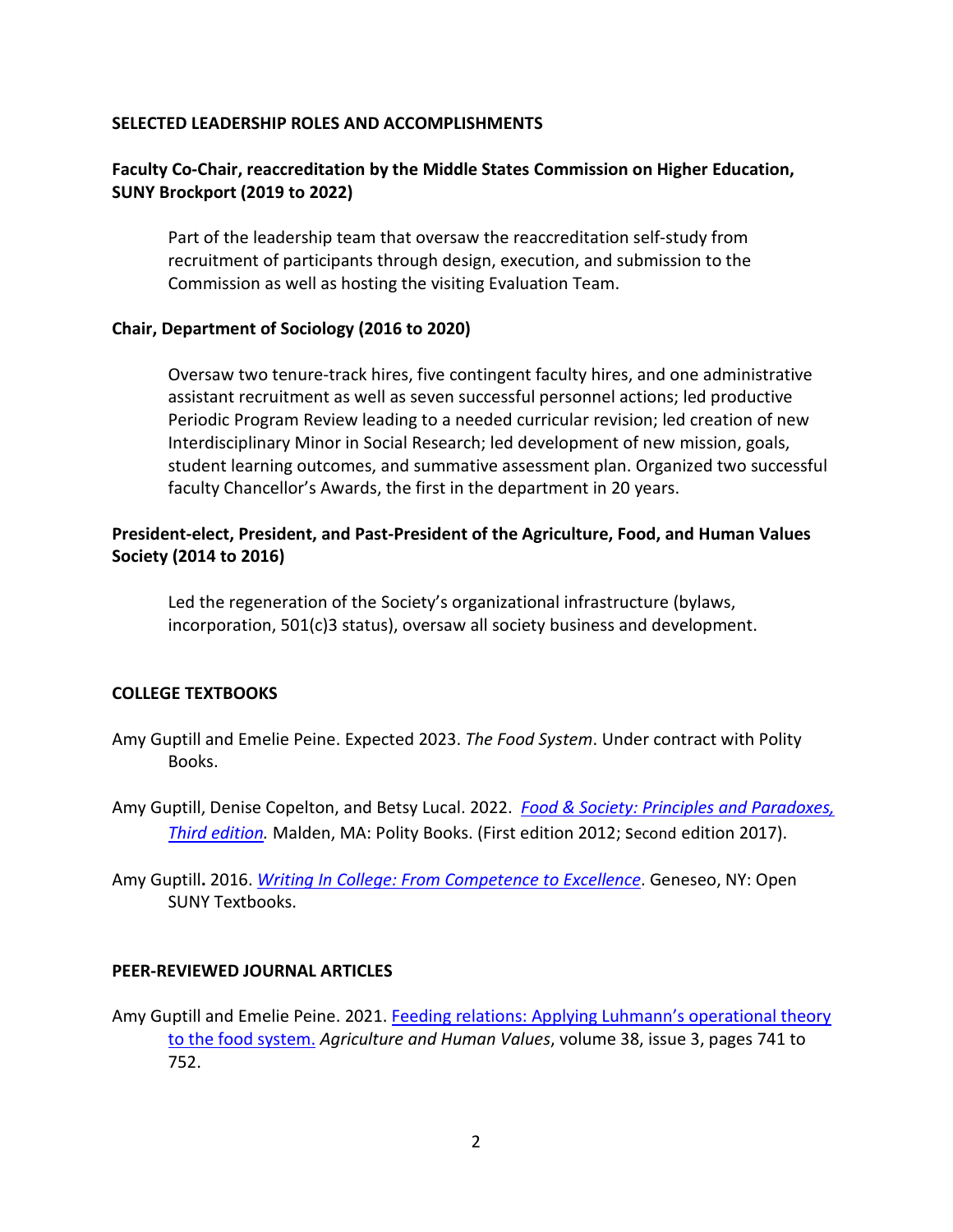- Maizy Ludden, Rick Welsh, Evan Weissman, Duncan Hilchey, Gil Gillespie, and Amy Guptill. volume 8, issue 3, pages 159 to 185. 2018. [The Progressive Agriculture Index: Assessment the Advancement of Agri-Food](https://doi.org/10.5304/jafscd.2018.083.003)  [Systems.](https://doi.org/10.5304/jafscd.2018.083.003) *The Journal of Agriculture, Food Systems, and Community Development*,
- Amy Guptill, David A. Larsen, Rick Welsh, and Erin Kelly. 2018. Do affluent urban consumers pages 73 to 86. [drive direct food sales in the Northeastern United States? A three-part analysis.](https://doi.org/10.5304/jafscd.2018.082.005) *The Journal of Agriculture, Food Systems, and Community Development,* volume 8, issue 2,
- Amy Guptill. 2009. [Exploring the Conventionalization of Organic Dairy: Trends and Counter-](https://doi.org/10.1007/s10460-008-9179-0) pages 29 to 42. [Trends in Upstate New York.](https://doi.org/10.1007/s10460-008-9179-0) *Agriculture and Human Values,* volume 26, issues 1 and 2,
- Richard Pluke and Amy Guptill. 2005. The social, ecological, and farming-system constraints on [organic crop protection in central Puerto Rico.](https://www.uprm.edu/tamuk/wp-content/uploads/sites/299/2019/07/PlukeGuptill_2005.pdf) *Organic Research* (a subscription database of peer-reviewed research by CAB International).
- Thomas A. Lyson and Amy Guptill. 2004. Commodity Agriculture, Civic Agriculture and the [Future of U.S. Farming.](https://doi.org/10.1526/0036011041730464) *Rural Sociology*, volume69, issue 3, pages 370 to 385.
- [in the U.S. and Implications for Local Foods.](https://doi.org/10.1023/A:1015024827047) *Agriculture and Human Values*, volume, 19, issue 1, pages 39 to 51. Amy Guptill and Jennifer L. Wilkins. 2002. [Buying Into the Food System: Trends in Food Retailing](https://doi.org/10.1023/A:1015024827047)

#### **PEER-REVIEWED CHAPTERS IN EDITED VOLUMES**

- Amy Guptill and Rick Welsh. 2014. The Declining Middle of American Agriculture: A Spatial Phenomenon. Pages 36 to 50 in *[Rural America in a Globalizing World: Problems and](https://wvupressonline.com/node/538)  [Prospects for the 2010s](https://wvupressonline.com/node/538)*, edited by C. Bailey, L. Jensen, and E. Ransom. West Virginia University Press.
- Amy Guptil**l** and Rick Welsh. 2008. Is Relationship Marketing an Alternative to the Corporatization of Organics? A Case-Study of OFARM). Pages 55 to 78 in *[Food and the](https://mitpress.mit.edu/books/food-and-mid-level-farm)*  Stevenson and R. Welsh. MIT Press. *[Mid-Level Farm: Renewing an Agriculture of the Middle,](https://mitpress.mit.edu/books/food-and-mid-level-farm)* edited by T.A. Lyson, G.W.
- Pages 179 to 201 in *[Food and the Mid-Level Farm: Renewing an Agriculture of the](https://mitpress.mit.edu/books/food-and-mid-level-farm)  [Middle,](https://mitpress.mit.edu/books/food-and-mid-level-farm)* edited by T.A. Lyson, G.W. Stevenson and R. Welsh. MIT Press. Shelly Grow, Amy Guptill, Thomas Lyson, and Rick Welsh. 2008. The Effect of Laws That Foster Agricultural Bargaining: The Case of Apple Growers in Michigan and New York State.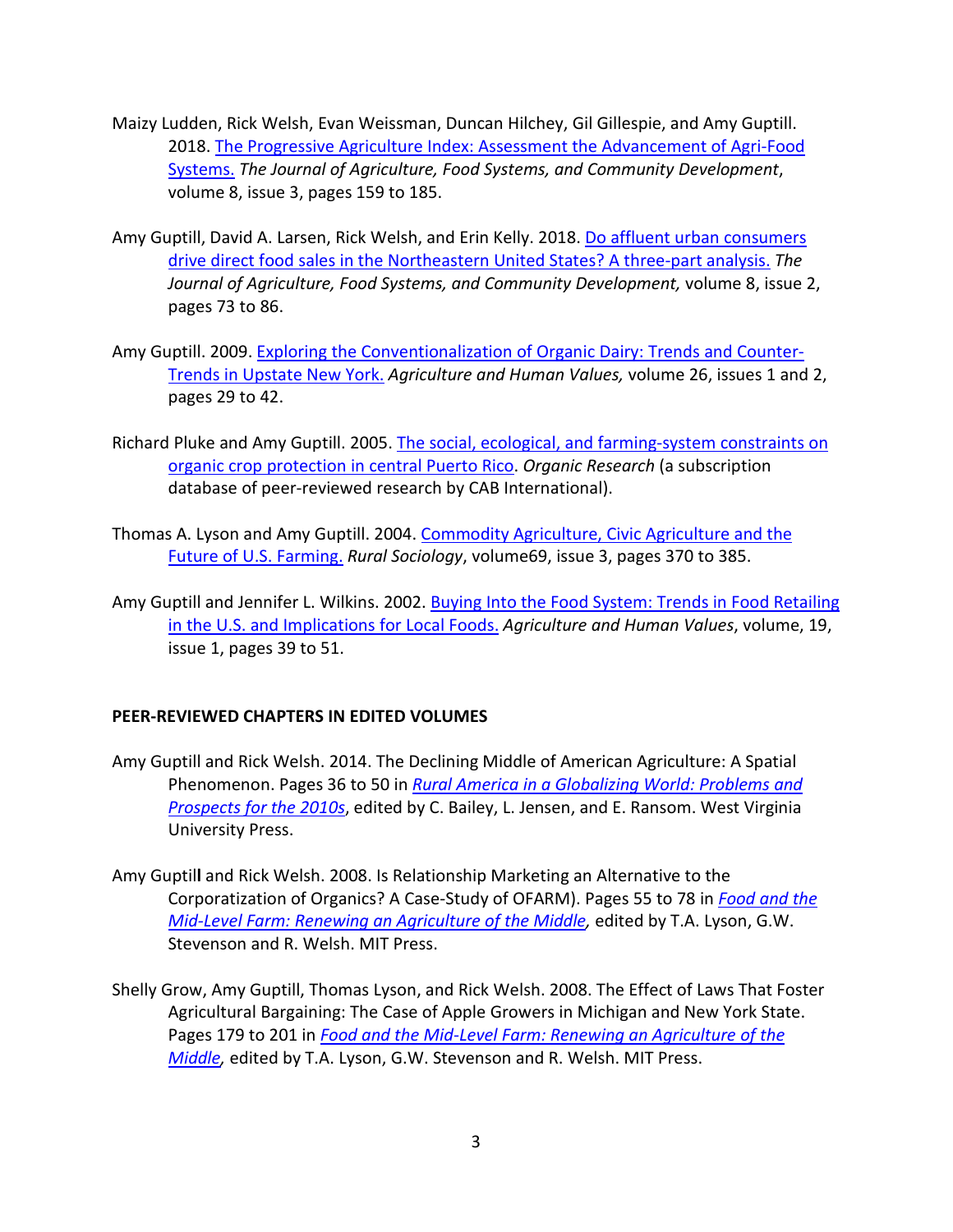- Amy Guptill. 2008. Infertile Ground: The Struggle for a New Puerto Rican Food System. Pages *[Global Food System,](https://www.psupress.org/books/titles/978-0-271-03274-0.html)* edited by W. Wright and G. Middendorf (eds.). The Pennsylvania 203 to 224 in *[The Fight over Food: Producers, Consumers, and Activists Challenge the](https://www.psupress.org/books/titles/978-0-271-03274-0.html)*  State University Press.
- of Food Retailing: A Perspective from Puerto Rico. Pages 260 to 276 in *[Remaking the](https://www.nebraskapress.unl.edu/nebraska-paperback/9780803227903/)*  Vivian Carro-Figueroa and Amy Guptill. 2007. Emerging Farmers Markets and the Globalization *[North American Food System: Strategies for Sustainability](https://www.nebraskapress.unl.edu/nebraska-paperback/9780803227903/)*, edited by T.A. Lyson & C.C. Hinrichs. University of Nebraska Press.

#### **EDITOR-REVIEWED ACADEMIC ARTICLES**

Amy Guptill. 2011. "Teaching Social Statistics Online." Footnotes, January.

- Amy Guptill. 2008. Review of Agrarian Dreams: The Paradox of Organic Farming in California by Julie Guthman. *Renewable Agriculture and Food Systems*, volume 23, pages 260 to 261.
- Amy Guptill. 2003. Review of Food Wars: The Global Battle for Mouths, Minds and Markets by Tim Lang and Michael Heasman. *The Journal of Rural Studies*, volume 24, pages 384 to 388.
- Amy Guptill. 2003. Review of Nature's Perfect Food: How Milk Became America's Drink. by E. Melanie DuPuis. *Rural Sociology*, volume 68, pages 305 to 306.
- Amy Guptill. 1999. Farm Winery Legislation and the Growth of Premium Wineries: The Case of New York State (a boxed case study). *Under the Blade: The Conversion of Agricultural Landscapes* edited by R. K. Olson and T.A. Lyson. Boulder: Westview Press.

#### **SELECTED PUBLICATIONS FOR NON-ACADEMIC AUDIENCES**

- Amy Guptill**.** 2022. ["Understanding and measuring social sustainability.](https://www.sare.org/resources/understanding-and-measuring-social-sustainability/)" A guidance document for the four regional Sustainable Agriculture Research and Education programs of the U.S. Department of Agriculture.
- [Corporatization of Organics? A Case-Study of the Organic Farmer's Agency for](http://www.nofa.org/tnf/Spring2006.pdf)  Organic Farming Association, Spring issue, pages 39 to 42. Amy Guptill and Rick Welsh. 2006. "Is Relationship Marketing an Alternative to the [Relationship Marketing \(OFARM\),](http://www.nofa.org/tnf/Spring2006.pdf)" *The Natural Farmer*, newspaper of the Northeast
- Amy Guptill and Jennifer Wilkins. 2003. "Vegetables in New York State," "Fruits in New York State," and "Cultivating International Cuisines." Fact sheets to accompany the Northeast Regional Food Guide, Cornell University.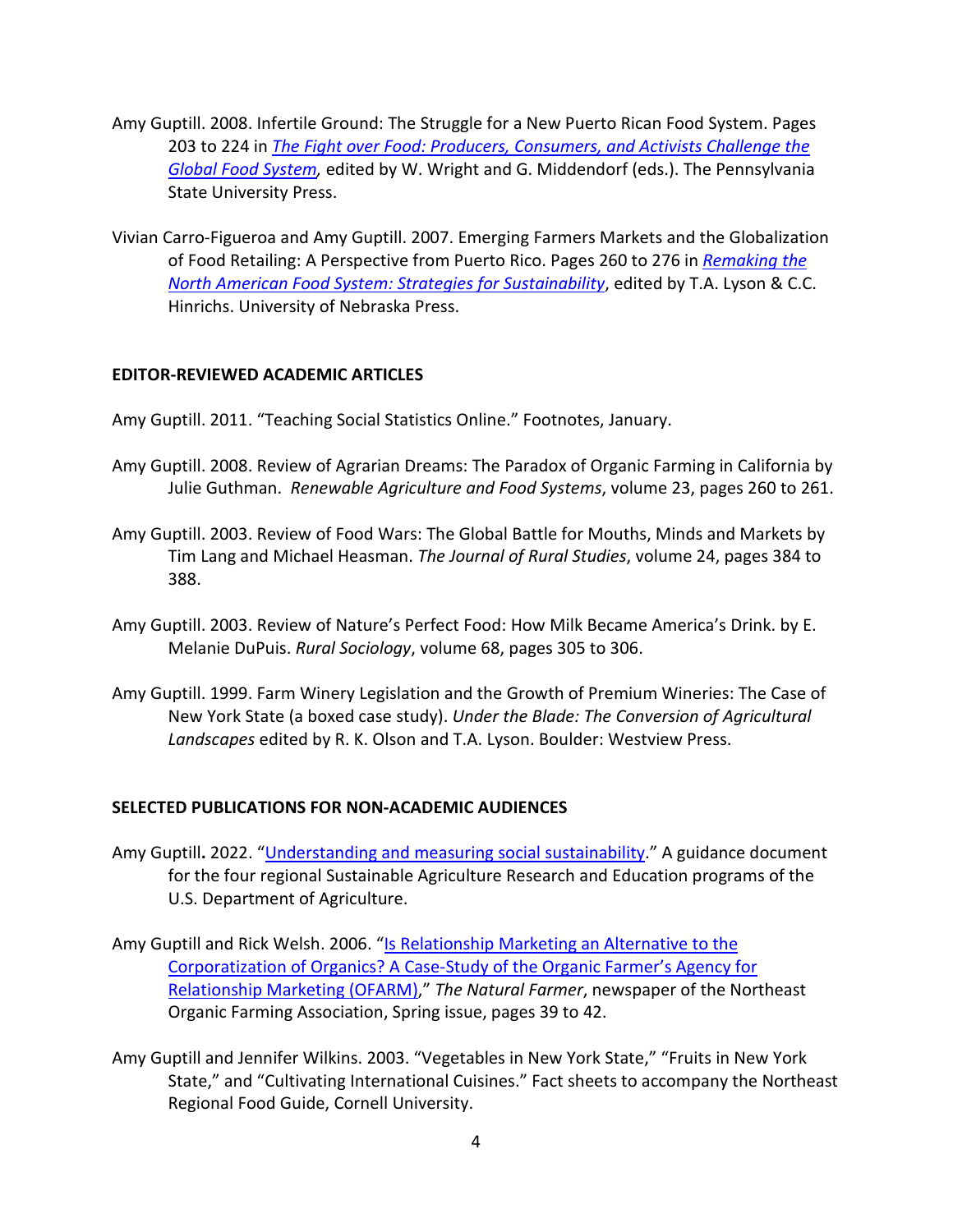- Amy Guptill and Jennifer Wilkins, and Joan Bokaer-Smith. 2003. "Agriculture in the Northeast Region," and "Healthy Eating for a Healthy Economy." Fact sheets to accompany the Northeast Regional Food Guide, Cornell University.
- Northeast Regional Food Guide, Cornell University.<br>Shelly Grow, Amy Guptill, Thomas Lyson, and Rick Welsh. 2003. "<u>Apple industry study shows</u> [value of producer bargaining associations."](https://www.rd.usda.gov/sites/default/files/CoopMag-sep03.pdf) *Rural Cooperatives*, September/October, pages 6 to 7*.*

#### **INVITED PRESENTATIONS**

- Engagement event series, April 28, 2021. Also delivered as a guest lecture for FST 102: Food Fights, a core course in Syracuse University's Food Studies program, September "Food For the Mind: Food Justice and Thinking in Systems." SUNY Brockport Office of Alumni 2020 and February 2021.
- "Food Justice in Troubling Times." Keynote address at the Annual Meeting of the New York State Sociological Association, November 16, 2019.
- "Food, Justice, and Building Community." Brockport High School's Day of Caring, March 29, 2018.
- "Canning Connections: Food Processing in the Erie Canal Corridor and the Emergence of the Modern Food System." SUNY Brockport's Mornings with the Professors, November 17, 2017.
- "What's Local About Local Foods?" Orleans County Master Gardeners, April 9, 2016.
- "Curious Silences in Agrifood Studies: A Dialogue." Presidential address at the joint annual meetings of the Agriculture, Food, and Human Values Society and the Association for the Study of Food and Society, June 27, 2015. With Patricia Allen.

"The End of Farming?" SUNY Brockport's Mornings with the Professors, November 11, 2014.

- "Genetic Engineering in Agriculture: Criticisms and Defenses." The United Nations Association of Rochester Annual Model United Nations Conference, March 13, 2009.
- "Can Organic Dairy Save New York's Family Farms?" SUNY Brockport's Mornings with the Professors, October 7, 2008.
- Scholarship of Tom Lyson, Cornell University, June 23, 2007. "Trust Among Actors in Organic Commodity Systems." A Commemoration of the Life and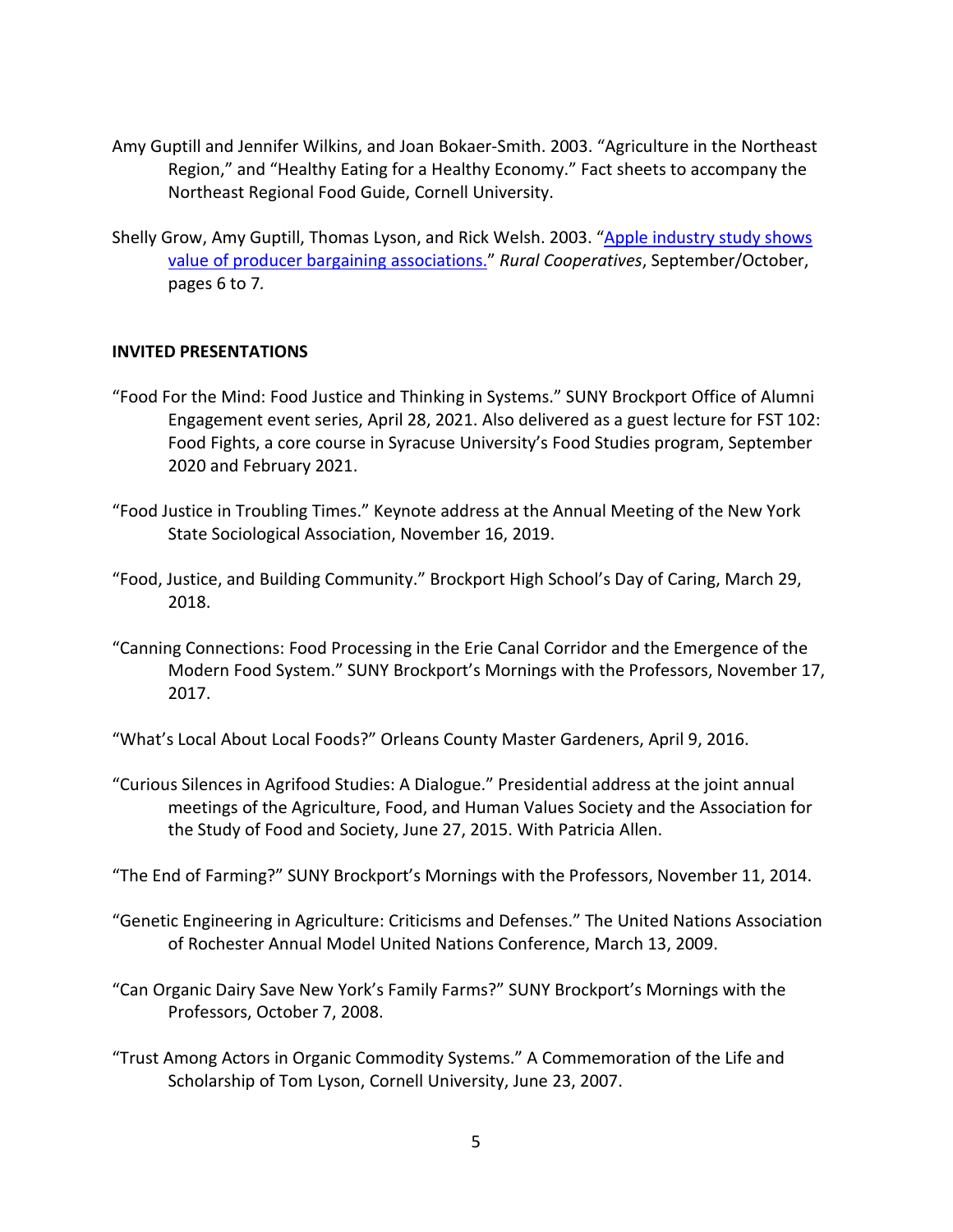- "Cooperative Marketing as Risk Management." New York Chapter of the National Farmer's Association, March 17, 2004.
- New York State," Annual Convention of the National Farmers' Organization, January 13, "Do Bargaining Associations Make a Difference? Comparing Apple Growers in Michigan and 2004.
- "Understanding alternative development efforts in Puerto Rico." Burlington College field course in Agriculture, Politics, and Community Service in Puerto Rico, June 12, 2001.

#### **CONFERENCE PRESENTATIONS**

- Diversity, and Inclusion committee of AFHVS." The joint annual meetings of the Society; the Canadian Association for Food Studies; and the Society for the Florence Becot, Anna Erwin, Amy Guptill, Kim Niewolny. 2021. "Roundtable: The Justice, Equity, Agriculture, Food, and Human Values Society; the Association for the Study of Food and Anthropology of Food and Nutrition, online.
- "Workshop: Interactive learning for racial justice work." The joint annual meetings of Amy Guptill, Anna Erwin, Jason Konefal, Johann Strube, Rob Chiles, and Florence Becot. 2021. the Agriculture, Food, and Human Values Society; the Association for the Study of Food and Society; the Canadian Association for Food Studies; and the Society for the Anthropology of Food and Nutrition, online.
- joint annual meetings of the Agriculture, Food, and Human Values Society and the Amy Guptill and Emelie Peine. 2019. "Taking the 'systems' part of food systems seriously." The Association for the Study of Food and Society, Anchorage, AK.
- Amy Guptill. 2018. "The Ketchup Trail in Northwest New York in the Early 20<sup>th</sup> Century." The joint annual meetings of the Agriculture, Food, and Human Values Society and the Association for the Study of Food and Society, Madison, WI.
- Amy Guptill. 2017. "Local Food Systems and Social Inequality: The Case of Online Local Food Markets." The annual meeting of the Eastern Sociological Association, Philadelphia, PA.
- Amy Guptill. 2016. "Thinking Spatially About Food Systems. The Erie Canal Corridor from a Sociological Perspective." The annual meeting of the New York State Sociological Society, Rochester, NY.
- Amy Guptill. 2015. "Regional Differences in Online Local Food Markets: A Spatial Analysis." The annual meeting of the American Association of Geographers, Chicago, IL.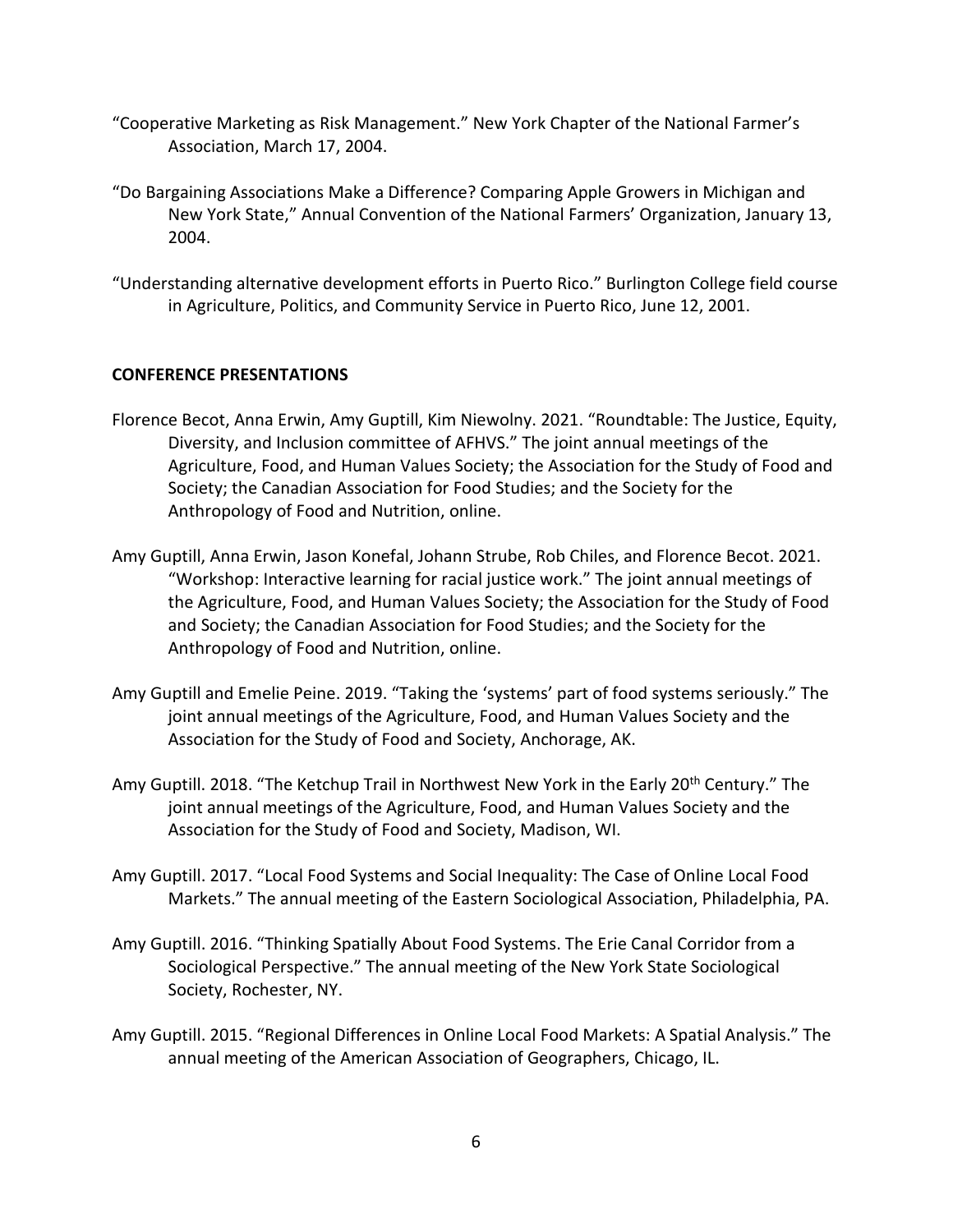- Northeastern US: Boutique, Bread-and-Butter, or Both?" The joint annual meetings of Food and Society, Pittsburgh, PA. Amy Guptill, David Larsen, Erin Kelly, and Rick Welsh. 2015. "Modeling Direct Marketing in the the Agriculture, Food, and Human Values Society and the Association for the Study of
- Amy Guptill. 2013. "Where Do Online Local Food Markets Emerge? A Spatial Statistics Exploration." The joint annual meetings of the Agriculture, Food, and Human Values Society and the Association for the Study of Food and Society, East Lansing, MI.
- Rick Welsh, Amy Guptill, and Erin Kelly. 2013. "Modeling Direct Marketing in the Northeastern US." The joint annual meetings of the Agriculture, Food, and Human Values Society and the Association for the Study of Food and Society, East Lansing, MI.
- Phenomenon. The annual meeting of the Rural Sociological Society, New York, NY. Amy Guptill and Rick Welsh. 2013. "The Declining Middle of American Agriculture: A Spatial
- Amy Guptill. 2012. "Space and Process in Online Local Food Marketing." The joint annual meetings of the Agriculture, Food, and Human Values Society; the Association for the Study of Food and Society; and the Society for the Anthropology of Food and Nutrition, New York, NY.
- the Association of American Geographers, New York, NY. Amy Guptill. 2011. "Spatial Patterns of Local Food Marketing: A Review." The annual meeting of
- Amy Guptill, Celia Watt, Chris Price and Jason Dauenhauer. 2009. "Enhancing Faculty Morale with Communities of Practice: Faculty Learning Communities at the College at Brockport." SUNY Plattsburgh Teaching & Learning Conference.
- Amy Guptill. 2008. "Teaching and engaging students in agri-food system studies." The annual meeting of the Rural Sociological Society, Manchester, NH.
- Amy Guptill. 2008. "Helping Beginners Understand the Food System." The joint annual meetings of the Agriculture Food and Human Values Society and the Association for the Study of Food and Society, New Orleans, LA.
- Amy Guptill. 2007. "Trust among actors in organic commodity systems: the case of milk in New York State." The joint annual meetings of the Agriculture Food and Human Values Society and the Association for the Study of Food and Society, Victoria, British Columbia.
- Denise Copelton, Amy Guptill, and Betsy Lucal. 2006. "Teaching Workshop The Sociology of Food." The annual meeting of the American Sociological Association, Montreal, Quebec.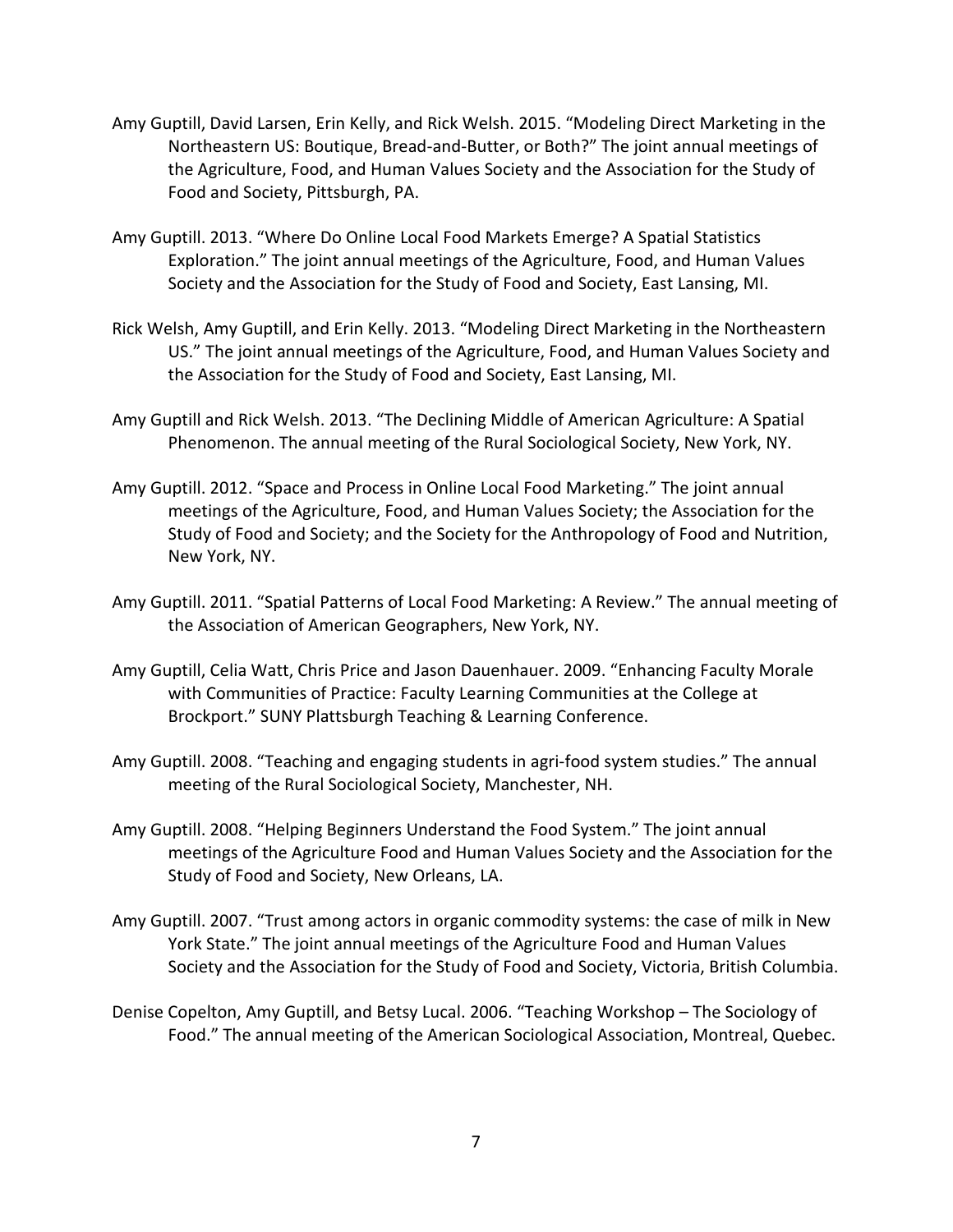- Amy Guptill. 2006. "Organic feed and organic dairies in Upstate New York." The joint annual meetings of the Agriculture Food and Human Values Society and the Association for the Study of Food and Society, Boston, MA.
- Amy Guptill and Richard W.H. Pluke. 2005. "Alternative agriculture as a rural development strategy for Puerto Rico's central region: an evaluation" The joint annual meetings of the Agriculture Food and Human Values Society and the Association for the Study of Food and Society, Portland, OR.
- Corporatization of Organics? A Case-Study of the Organic Farmer's Agency for Amy Guptill and Rick Welsh. 2005. "Is Relationship Marketing an Alternative to the Relationship Marketing (OFARM)" The annual meeting of the Rural Sociological Society, Tampa, FL.
- Amy Guptill. 2004. "The Social Geography of Alternative Agriculture: A Review." The joint annual Meetings of the Agriculture Food and Human Values Society and the Association for the Study of Food and Society, Hyde Park, NY.
- U.S. Agriculture: Lessons from the MI & NY Apple Industries." (Authors in alphabetical Shelly Grow, Amy Guptill, Thomas Lyson and Rick Welsh. 2002. "Grower Collective Bargaining in order, all contributed equally). The annual meeting of the Rural Sociological Society, Chicago, IL.
- Amy Guptill. 2000. "A Democratic Economy versus a Democratic Society: Conflicting Visions of Agrarian Policy in 1940s Puerto Rico." The annual meeting of the Rural Sociological Society, Washington DC.
- Thomas Lyson and Amy Guptill. 2000. "The Effect of Place on the Direct Marketing of Agricultural Products." The joint annual meetings of the Agriculture, Food, and Human Values Society and the Association for the Study of Food and Society, New York, NY.
- Amy Guptill and Viviana Carro-Figueroa. 1999. "Pioneers of Sustainability: Emerging Alternatives in the Puerto Rican Food System." The annual meeting of the Rural Sociological Society, Chicago, IL.
- Amy Guptill. 1999. "Sustainable Agriculture and the Crisis of Developmentalism in Puerto Rico." The joint annual meetings of the Agriculture Food and Human Values Society and the Association for the Study of Food and Society, Toronto, Ontario.
- Amy Guptill. 1997. "Beyond California: The Growth of Small Wineries in the United States." The annual meeting of the Rural Sociological Society, Toronto, Ontario.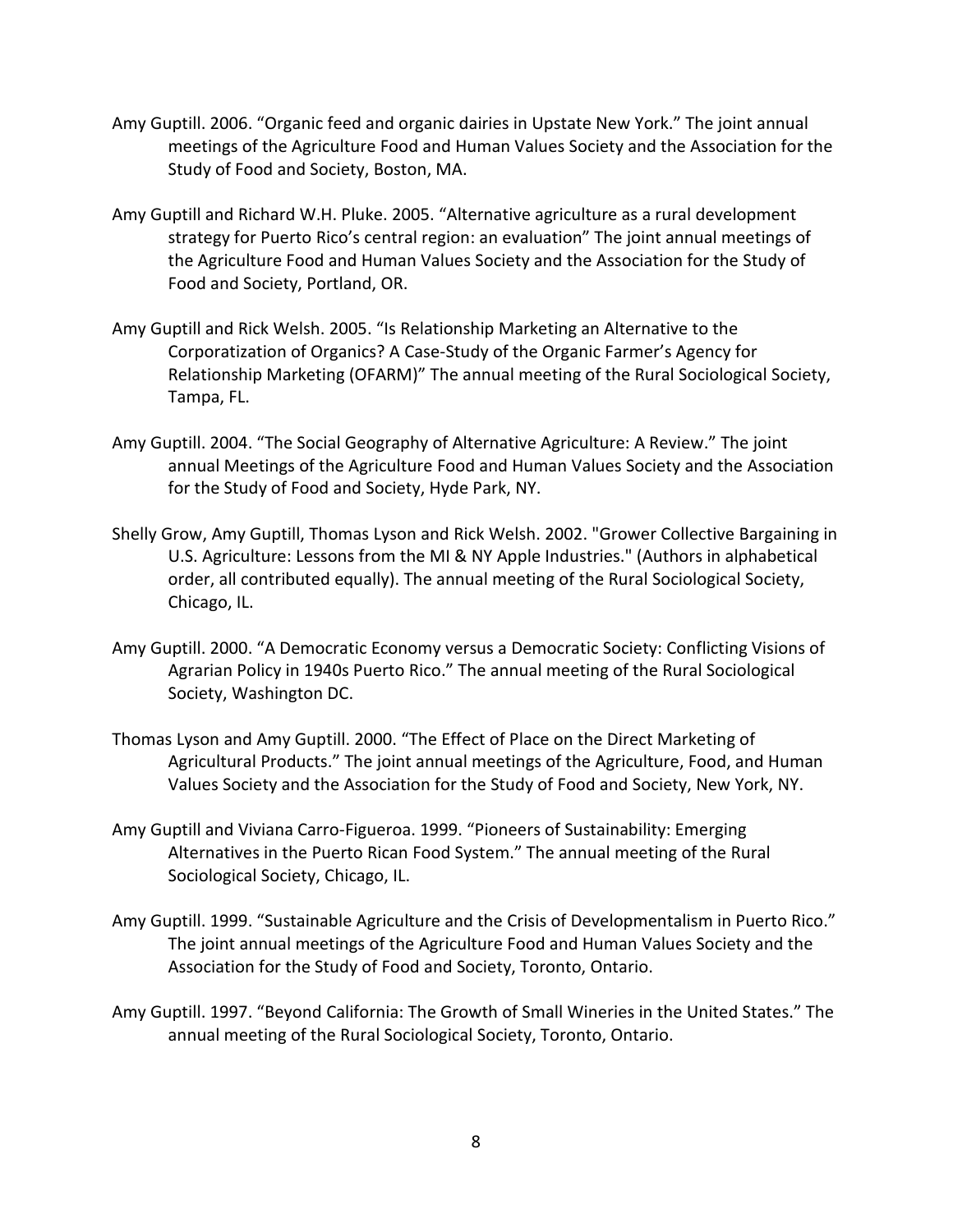- Amy Guptill. 1997. "Tension and Transition: Cuban Agriculture and Society in the 1990s." The joint annual meetings of the Agriculture, Food and Human Values Society and the Association for the Study of Food and Society, Madison, WI.
- Amy Guptill. 1997. "The Future of Cuban Agriculture." Second Annual Great Lakes Graduate Student Conference in Political Economy, Ithaca, NY.
- James Cruise and Amy Guptill. 1995. "Income Inequality in Rural Communities in Vermont." The annual meeting of the Rural Sociological Society, Pentagon City, VA.

## **AWARDS**

- 2017 Excellence in Instruction Award, The Agriculture, Food, and Human Values Society.
- 1997 Outstanding Graduate Teaching Assistant, Department of Rural Sociology, Cornell University.
- 1995 Jeannette B. Fulton Memorial Award and Outstanding Senior in Sociology Award, Department of Sociology, University of Vermont.

## **GRANTS & GRANT PROPOSALS**

- 2017 Scholarly Incentive Grant (SUNY Brockport)*,* "Canning Connections: Food Processing in the Erie Canal Corridor and the Emergence of the Industrial Food System," SUNY Brockport.
- 2013 Agriculture Food and Research Initiative (USDA-NIFA) "Rebuilding the Agriculture of the Middle with Student Agribusiness Assistance Teams." (Not funded)
- **"**A comparative study of local food cooperatives (LFCs) and online farmers' markets." • 2009 United University Professionals Individual Development Award (SUNY Brockport),
- • 2009 Scholarly Incentive Grant (SUNY Brockport), **"**A comparative study of local food cooperatives (LFCs) and online farmers' markets."
- "Can the organic dairy industry revitalize the rural Northeast?" • 2006 United University Professionals Individual Development Award (SUNY Brockport),
- • 2006 Scholarly Incentive Grant (SUNY Brockport), "Farmer to farmer: How does access to organic feed affect the viability of organic dairies in upstate NY?"
- 2005 Scholarly Incentive Grant (SUNY Brockport), "Alternative Agriculture in Post-Development Puerto Rico."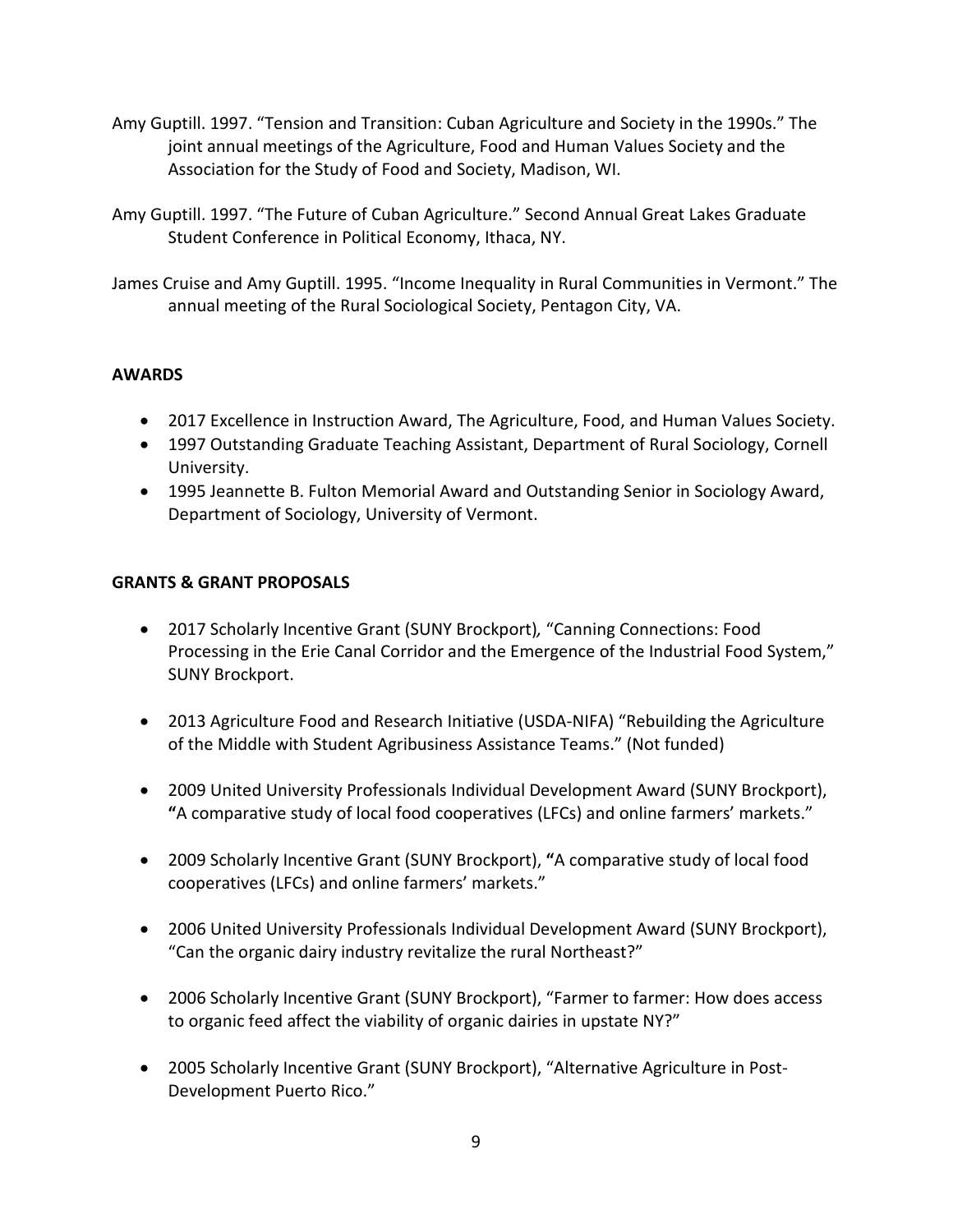- Development" (Grant Number LS00-111; grantwriter). • 2000 Southern Regional Sustainable Agriculture Research and Education Program, "Structures of Sustainability: A Regenerative Model for Community Agriculture
- International Food and Agriculture Development, Andrew W. Mellon Student Research • 2000 Graduate Research Grants: Einaudi Center for International Studies, Latin American Studies Program, International Studies in Planning, Cornell Institute for Award (all Cornell University).
- 1999 Graduate Research Travel Grants: Einaudi Center for International Studies, Latin American Studies Program, and the Ford Seminar on Environment and Development (all Cornell University).
- 1998 Predissertation Travel Grant, Einaudi Center for International Studies (Cornell University).

### **SELECTED SERVICE ROLES AND ACCOMPLISHMENTS**

- committee of the Agriculture Food and Human Values Society. Created an "equity lens" decisions; planned roundtables and workshops for the annual conference. • 2020 to present, member, ad hoc Justice, Equity, Diversity, and Inclusion (JEDI) to prompt society committees and the governing board to consider JEDI issues in their
- the four grant-making regions for mutual learning about how to operationalize social • 2020 to present, member, social sustainability working group, Sustainable Agriculture Research and Education (national level), U.S. Department of Agriculture. Wrote a brief to guide a multi-disciplinary and mixed audience of grant-applicants, reviewers, and staff in understanding social sustainability and how it is measured. Coordinate across sustainability.
- Provide oversight to the regional organization's policies, procedures, budget, and grant-• 2020 to present, member, Administrative Council, Northeast Regional Sustainable Agriculture Research and Education Program of the U.S. Department of Agriculture. making. Serve on multiple review panels for grants. Participate in the organizations strategic plan for justice, equity, diversity, and inclusion.
- • 2020 to present, member, advisory group, Drake Library website redesign project. prominent, based on a review of library websites at similar institutions. Advised the library on how to organize and groups links and items which to make most
- • 2019 to present, member, advisory group, *Social Sustainability on Farms in the Northeast*, project funded by the Northeast Sustainable Agriculture Research and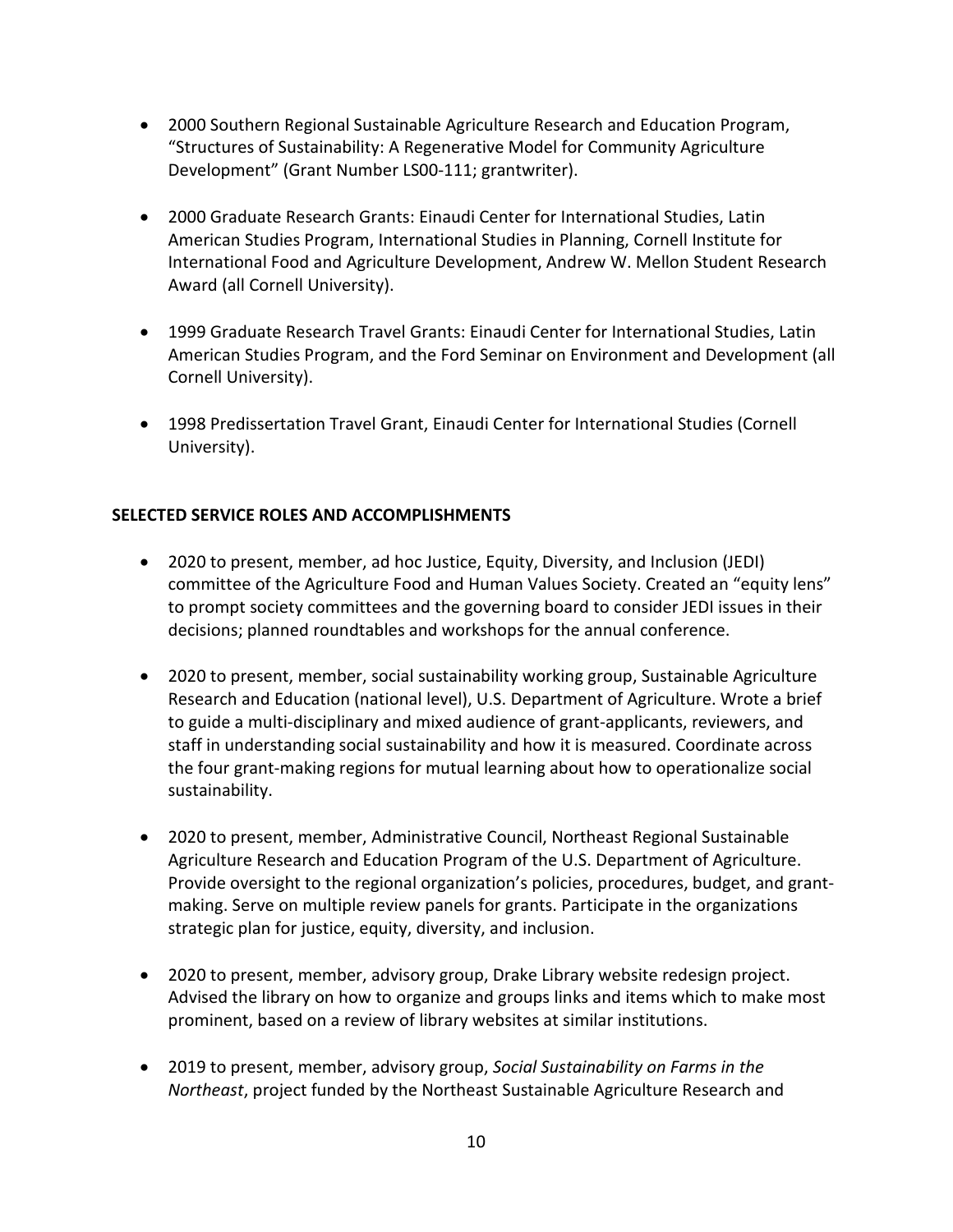Education Program of the US Department of Agriculture. Advise a research and education project on planning for and conducting focus groups and coding and analyzing the results.

- 2019 to present, member, advisory group, Bachelor of Integrative Studies program, SUNY Brockport. Advise on a revamp of a pre-existing program to make it engaging, meaningful, and feasible.
- University. Advise the executive staff on various programs and policies, including • 2018 to present, member, Advisory Council, Lyson Center for Civic Agriculture, Cornell budget, staffing, and strategies.
- 2018 to 2022, assessment coordinator, Department of Sociology, SUNY Brockport. Design, oversee, and perform programmatic assessments according to a five-year plan.
- 2015 to 2021, member, editorial board*, Renewable Agriculture and Food Systems.*  Handled 3-6 submissions per year, recruiting reviewers and making acceptance or rejection recommendations to the editor-in-chief.
- • 2018 to 2019, initiator and facilitator, School of Arts and Sciences faculty writing retreat, SUNY Brockport*.* Over two years, planned and facilitated three-day on campus writing retreats in early June for faculty; surveyed participants and wrote reports for the dean of the school.
- • 2017 to 2018, chair, Ad Hoc Committee on Strategic Priorities and Fundraising, The Agriculture, Food and Human Values Society. Led a committee to develop proposed mission, identity, and vision statements for the Society together with ideas for Society goals and fundraising avenues.
- 2016 to 2017, chair, Ad Hoc Committee for the Social Research Minor, SUNY Brockport. Led a committee to develop a successful proposal to establish an interdisciplinary minor in social research methods.
- • 2016 to 2017, member, General Education Delivery Working Group, SUNY Brockport. Worked on a multidisciplinary team to identify opportunities to deliver the General Education curriculum more efficiently and effectively.
- development program for new faculty at SUNY Brockport. • 2015 to 2016, Liaison to New Faculty, Center for Excellence in Learning and Teaching, SUNY Brockport. Designed and led a year-long orientation and professional
- 2015 to 2016, member, Research Advisory Team, *Strengthening Rural-Urban Linkages to Support Rural Economic Development: The Case of Re-localized Food Systems*. Advised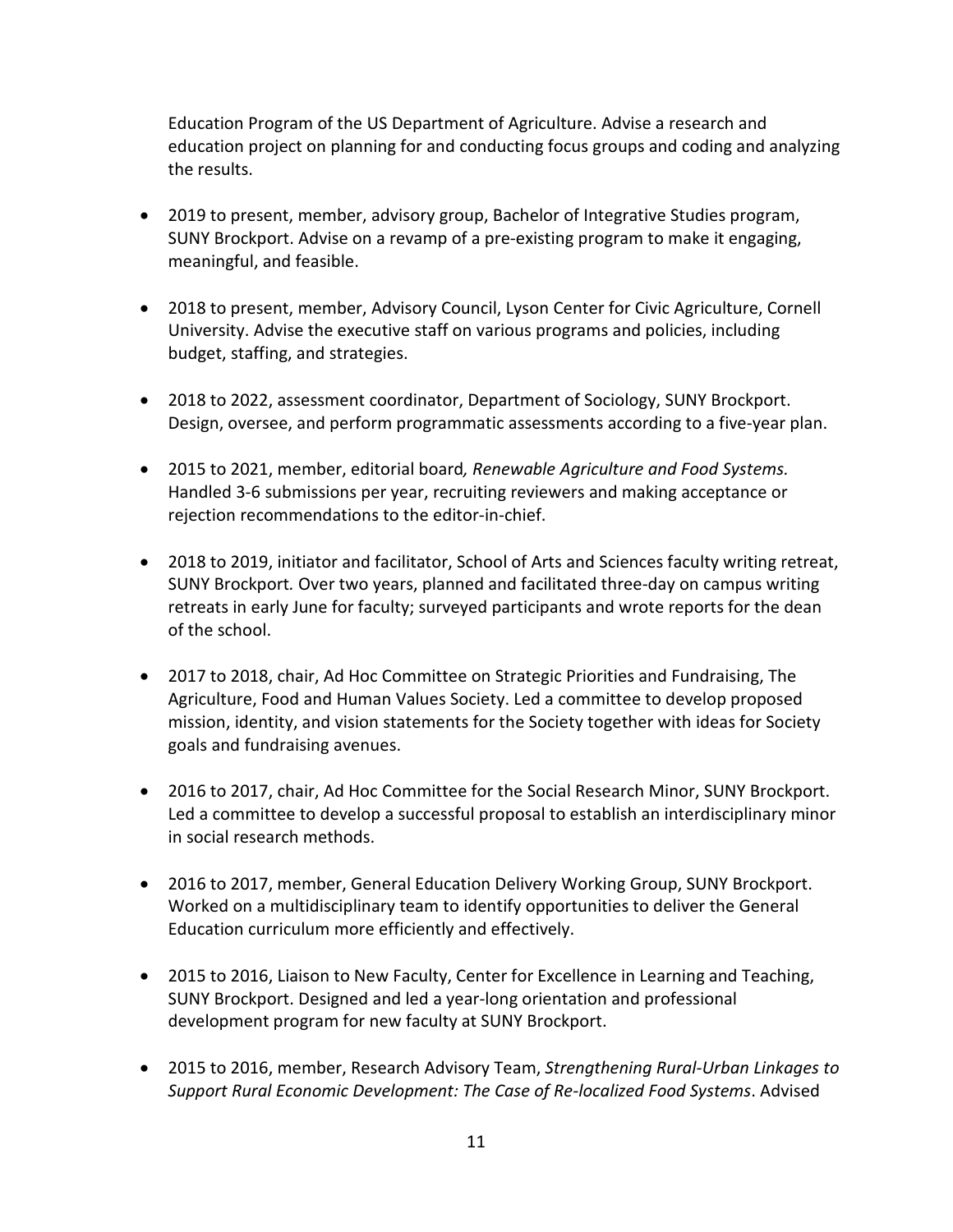on metrics for urban-rural impacts for a USDA-funded project.

- • 2014 to 2015, co-leader, Senior Writing Assessment Project, SUNY Brockport. Served on a team conducting a multi-rater assessment of senior writing in Contemporary Issues courses; performed the subsequent data analysis, wrote and presented the final report, and drafted an action plan.
- Advised on the development of a new four-year undergraduate program in food • 2013 to 2014, external consultant, Bachelor's Program in Food Systems, SUNY Cobleskill. systems.
- 2012 to 2014, member, governing council of the Agriculture, Food, and Human Values Society*.* Provide oversight to the society; served on the student paper awards committee.
- 2010 to 2016, volunteer music coordinator, Brockport Farmers' Market. Recruited and facilitated volunteer musicians to play at the market to boost attendance.
- 2009 to 2011, faculty advisor, Alpha Kappa Delta, the international Sociology Honor Society, SUNY Brockport. Identified and invited eligible inductees, recruited speaker for induction and awards ceremony, planned induction and awards ceremony, prepared and submitted reports.
- pilot-tested a global learning module focused on global trade, presented on my experience to a new cohort of pilot faculty, provided data and feedback for project • 2010 to 2011, pilot faculty, Global Workforce Development Project, SUNY. Revised and assessment.
- 2009 to 2010, representative, Group of 200 SUNY Strategic Plan. Traveled to a series of Statewide Conversation to represent Brockport in providing input to "The Power of SUNY," a system-level strategic plan.
- Teaching, SUNY Brockport. Served as the liaison to new faculty, collaborated on planning new faculty orientation, coordinated and facilitated monthly sessions of the • 2009 to 2010, assistant Professor Fellow, Center for Excellence in Learning and Assistant Professor Community serving 130 untenured faculty.
- data for project assessment, participating in training the following cohort of FLC • 2008 to 2009, facilitator, Faculty Learning Community on Writing College Textbooks, SUNY Brockport. Facilitated collaborative learning among Brockport faculty writing college textbooks, planned and facilitated biweekly meetings, gathered and analyzed facilitators.